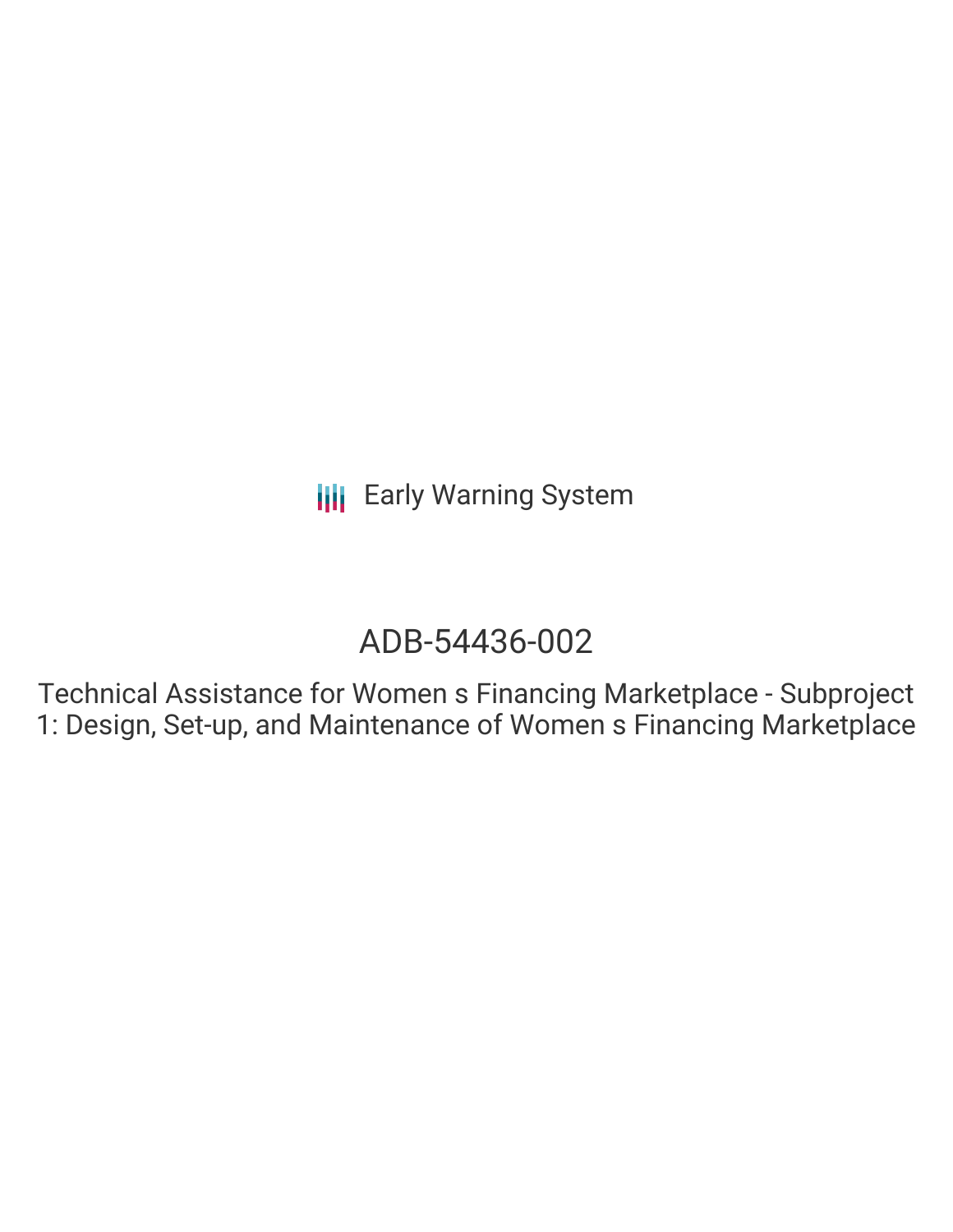

Technical Assistance for Women s Financing Marketplace - Subproject 1: Design, Set-up, and Maintenance of Women o Financing Marketplace

### **Quick Facts**

| <b>Countries</b>                       | Armenia, Azerbaijan, Bangladesh, Fiji, Georgia, Indonesia, Myanmar, Nepal, Pakistan, Papua New Guinea, Philippines, Sri Lanka,<br>Vietnam |
|----------------------------------------|-------------------------------------------------------------------------------------------------------------------------------------------|
| <b>Financial Institutions</b>          | Asian Development Bank (ADB)                                                                                                              |
| <b>Status</b>                          | Approved                                                                                                                                  |
| <b>Bank Risk Rating</b>                |                                                                                                                                           |
| <b>Sectors</b>                         | Finance                                                                                                                                   |
| <b>Investment Type(s)</b>              | <b>Advisory Services</b>                                                                                                                  |
| Investment Amount (USD)\$ 0.60 million |                                                                                                                                           |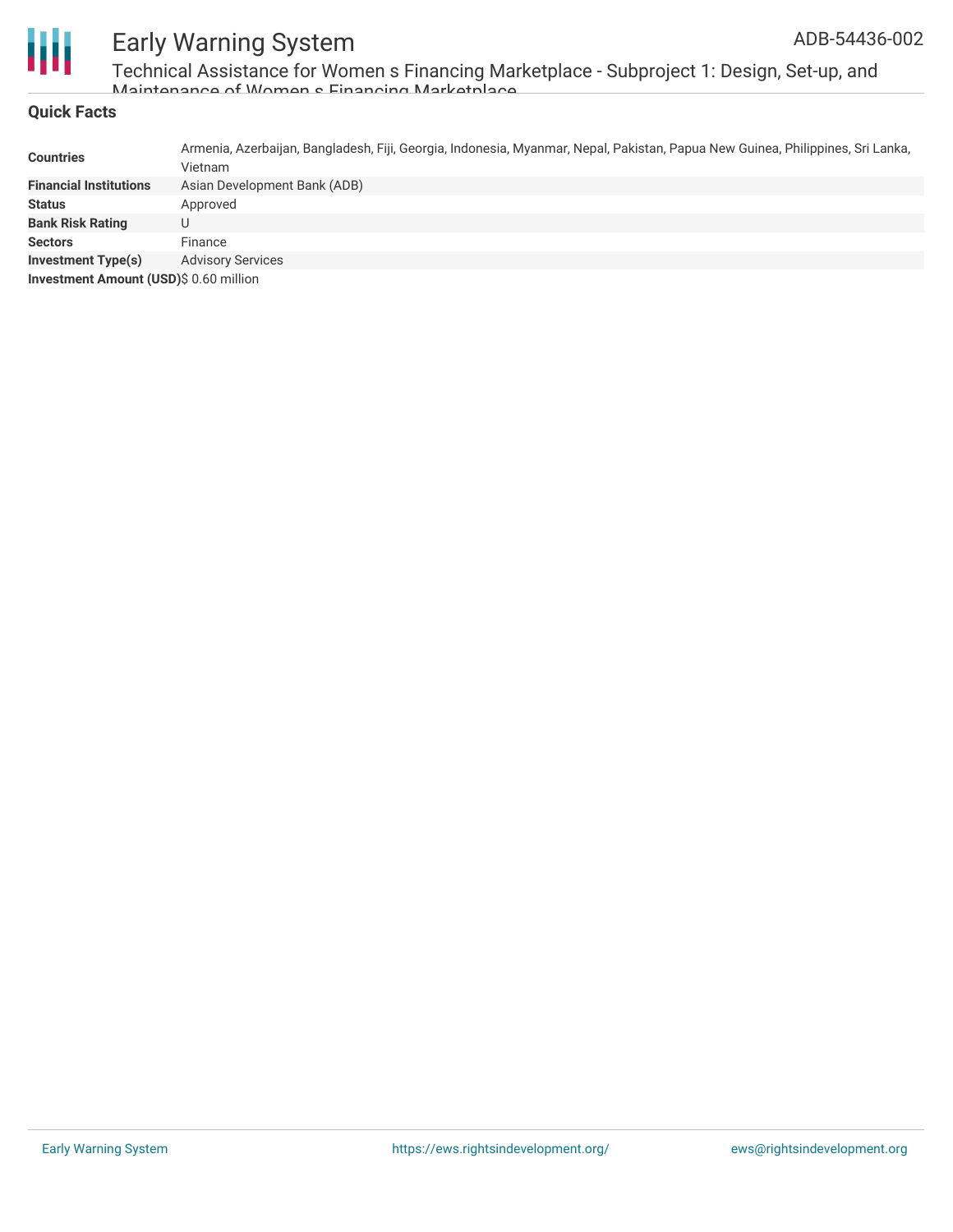

Technical Assistance for Women s Financing Marketplace - Subproject 1: Design, Set-up, and Maintenance of Women c Financing Marketplace

### **Project Description**

No project description as of this writing.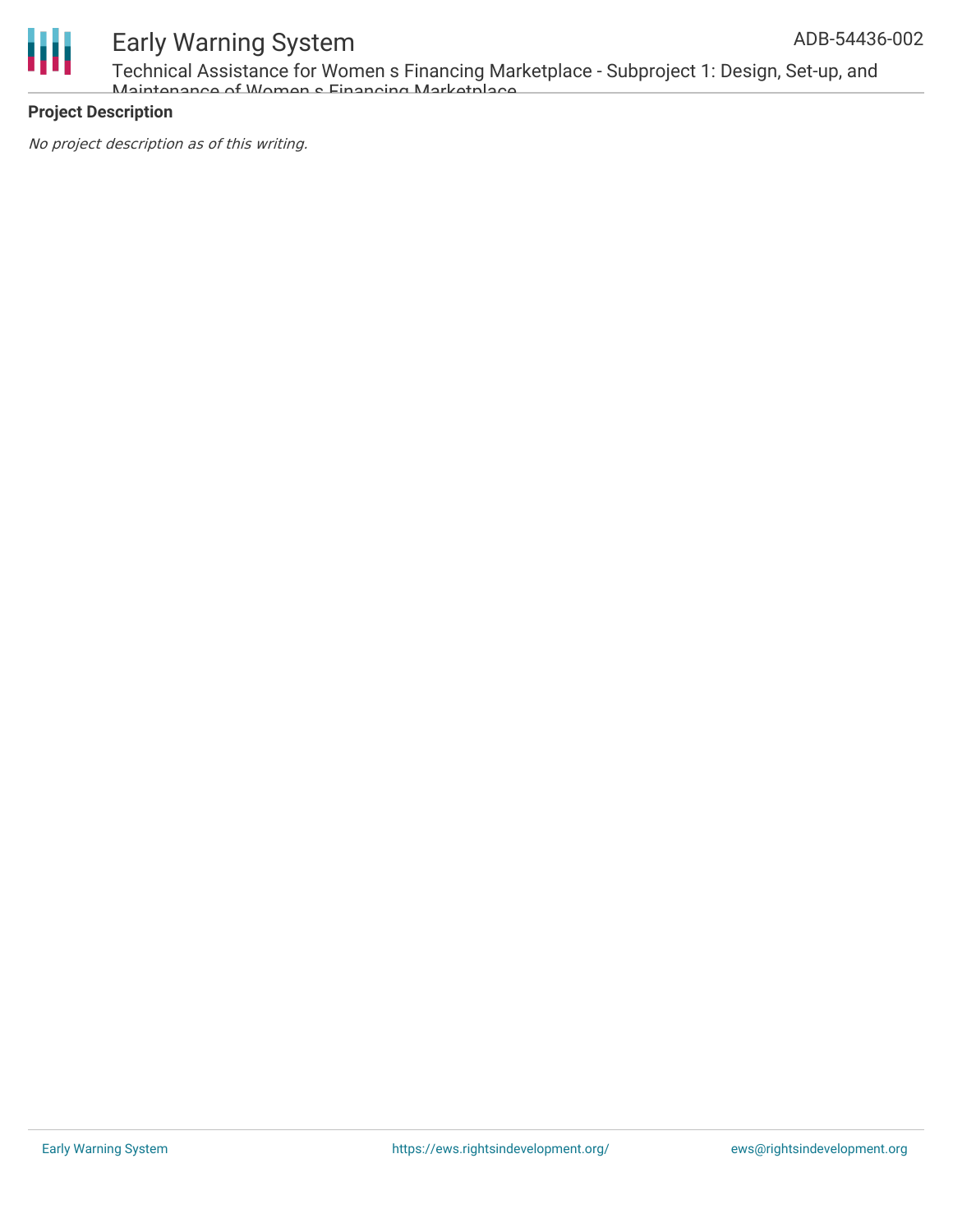

Technical Assistance for Women s Financing Marketplace - Subproject 1: Design, Set-up, and Maintenance of Women c Financing Marketplace

### **Investment Description**

Asian Development Bank (ADB)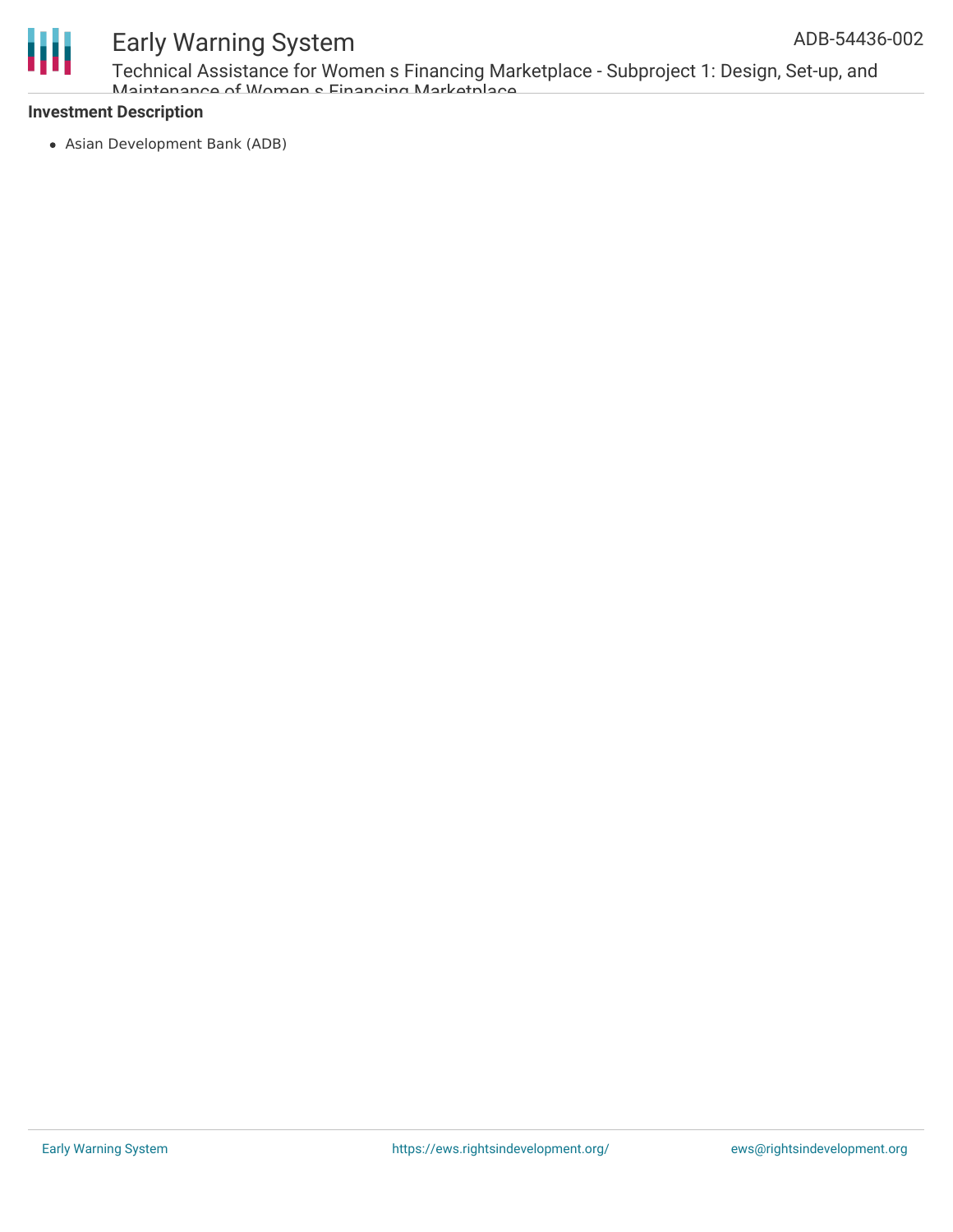

Technical Assistance for Women s Financing Marketplace - Subproject 1: Design, Set-up, and Maintenance of Women c Financing Marketplace

### **Contact Information**

No contact information provided at the time of disclosure.

### **ACCESS TO INFORMATION**

You can submit an information request for project information at: https://www.adb.org/forms/request-information-form

ADB has a two-stage appeals process for requesters who believe that ADB has denied their request for information in violation of its Access to Information Policy. You can learn more about filing an appeal at: https://www.adb.org/site/disclosure/appeals

### **ACCOUNTABILITY MECHANISM OF ADB**

The Accountability Mechanism is an independent complaint mechanism and fact-finding body for people who believe they are likely to be, or have been, adversely affected by an Asian Development Bank-financed project. If you submit a complaint to the Accountability Mechanism, they may investigate to assess whether the Asian Development Bank is following its own policies and procedures for preventing harm to people or the environment. You can learn more about the Accountability Mechanism and how to file a complaint at: http://www.adb.org/site/accountability-mechanism/main.